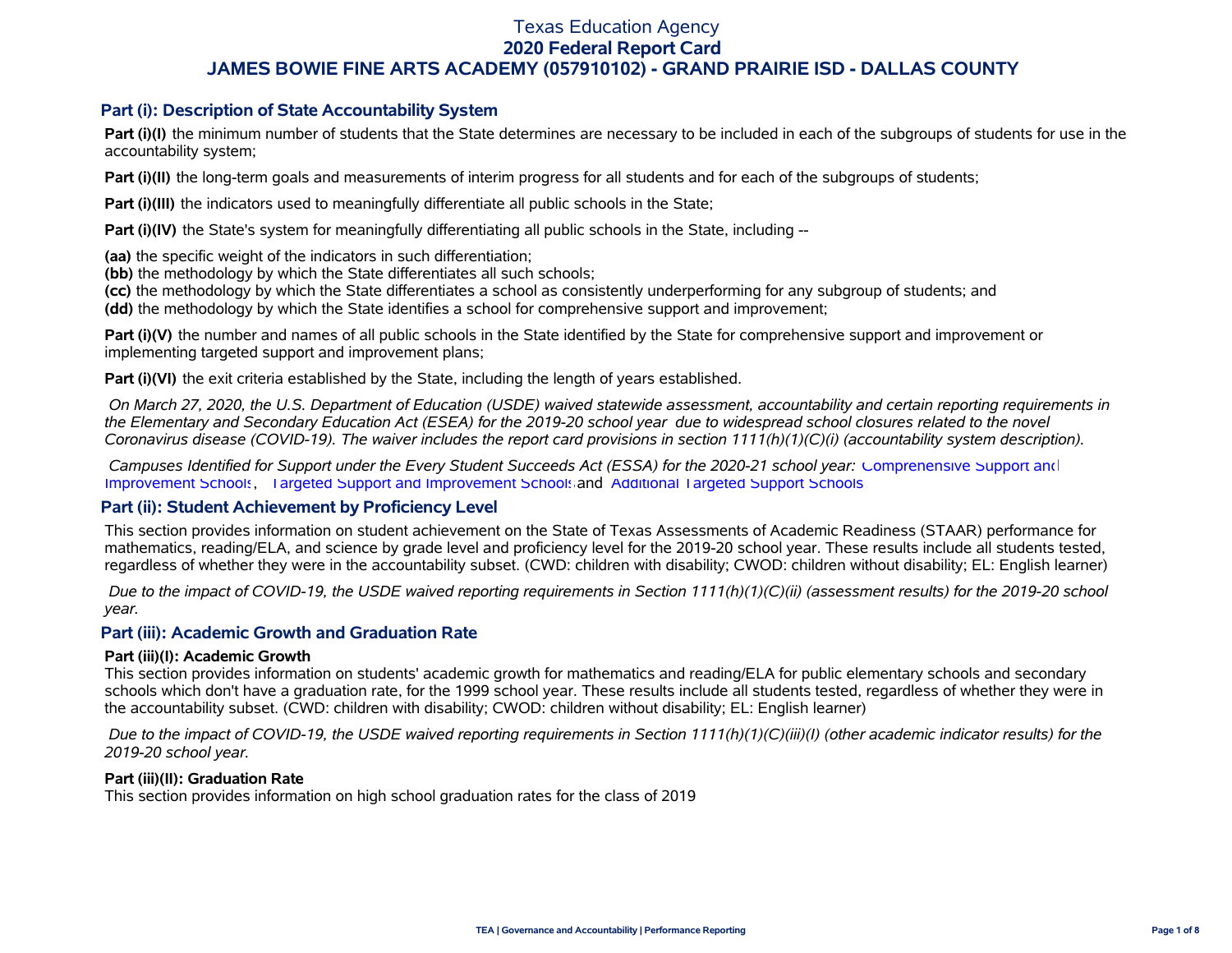# **There is no data for this campus.**

#### **Part (iv): English Language Proficiency**

This section provides information on the number and percentage of English learners achieving English language proficiency based on the 2020 Texas English Language Proficiency Assessment System (TELPAS) data. (EL: English learner)

 *Due to the impact of COVID-19, the USDE waived reporting requirements in Section 1111(h)(1)(C)(iv) (English language proficiency results) for the 2019-20 school year.*

### **Part (v): School Quality or Student Success (SQSS)**

This section provides information on school quality or student success, which is college, career and military readiness (CCMR) for high schools and average performance rate of the three STAAR performance levels of all students, regardless of whether they were in the accountability subset, for elementary and secondary schools without a graduation rate. (CWD: children with disability; EL: English learner)

 *Due to the impact of COVID-19, the USDE waived reporting requirements in Section 1111(h)(1)(C)(v) (school quality or student success indicator results) for the 2019-20 school year for elementary schools and secondary schools without a graduation rate.*

#### **Part (vi): Goal Meeting Status**

This section provides information on the progress of all students and each student group toward meeting the long-term goals or interim objectives on STAAR academic performance, federal graduation rate, and English learners' language proficiency. (CWD: children with disability; EL: English learner)

 *Due to the impact of COVID-19, the USDE waived reporting requirements in Section 1111(h)(1)(C)(vi) (progress toward meeting long-term goals and measurements of interim progress) for the 2019-20 school year.*

#### **Part (vii): STAAR Participation**

This section provides the percentage of students assessed and not assessed on STAAR for mathematics, reading/ELA, and science. (CWD: children with disability; CWOD: children without disability; EL: English learner)

 *Due to the impact of COVID-19, the USDE waived reporting requirements in Section 1111(h)(1)(C)(vii) (percentage of students assessed and not assessed) for the 2019-20 school year.*

#### **Part (viii): Civil Rights Data**

**Part (viii)(I)** This section provides information from the 2017-18 CRDC surveys, submitted by school districts to the Office for Civil Rights on measures of school quality, climate, and safety, including counts of in-school suspensions, out-of-school suspensions, expulsions, school related arrests, referrals to law enforcement, chronic absenteeism (including both excused and unexcused absences), incidences of violence, including bullying and harassment. (EL: English learner)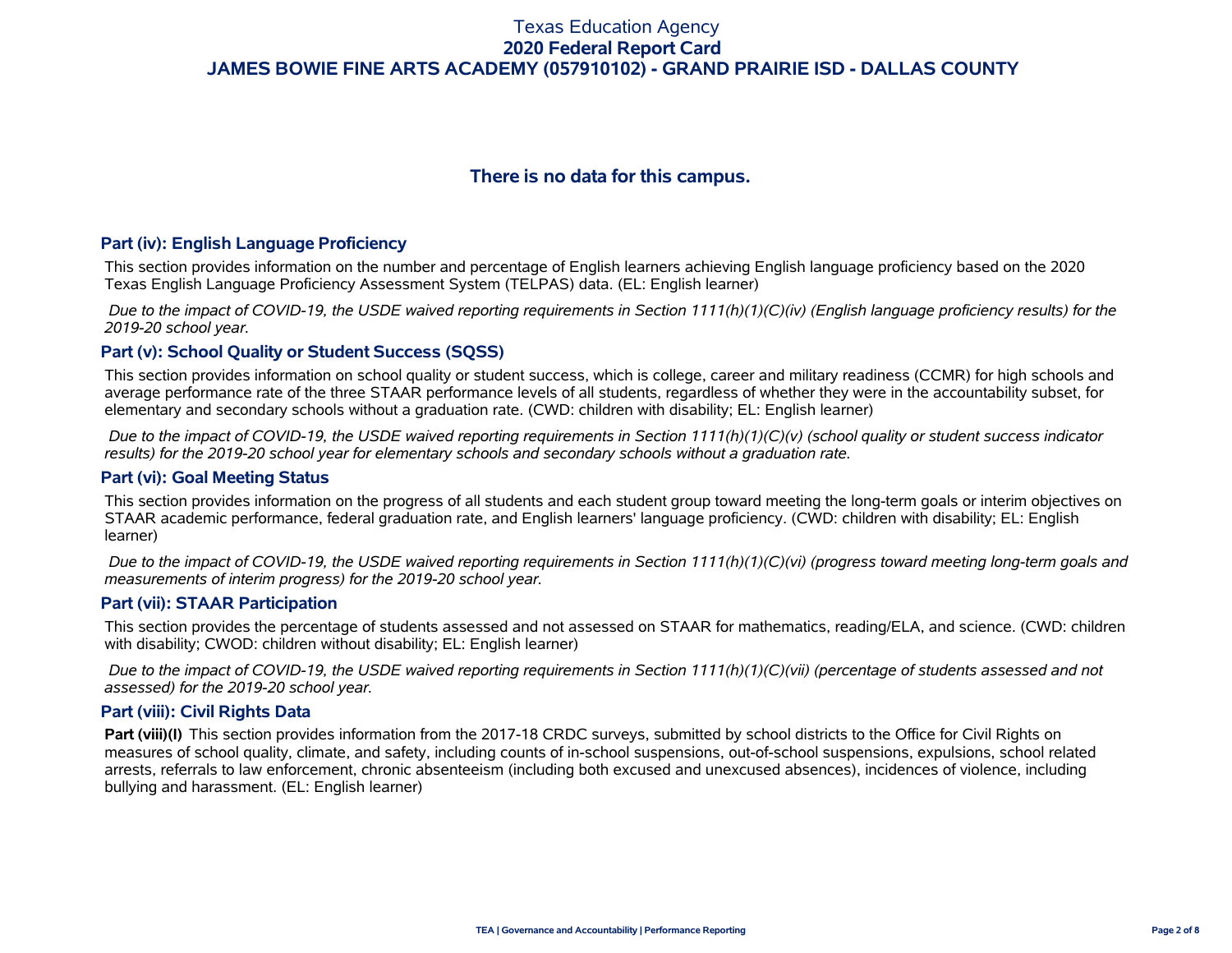|                                      |        | <b>Total</b>   | <b>African</b> |                |                | Indian<br><b>or</b><br><b>Alaska</b> |                | <b>Pacific</b> | <b>Two</b><br><b>or</b><br><b>More</b> |                | <b>Students</b><br>with<br>students American Hispanic White Native Asian Islander Races EL Disabilities | <b>Students</b><br>with<br><b>Disabilities</b><br>(Section<br>504) |
|--------------------------------------|--------|----------------|----------------|----------------|----------------|--------------------------------------|----------------|----------------|----------------------------------------|----------------|---------------------------------------------------------------------------------------------------------|--------------------------------------------------------------------|
| <b>Students Without Disabilities</b> |        |                |                |                |                |                                      |                |                |                                        |                |                                                                                                         |                                                                    |
| <b>In-School Suspensions</b>         |        |                |                |                |                |                                      |                |                |                                        |                |                                                                                                         |                                                                    |
|                                      | Male   | $\overline{4}$ | $\overline{2}$ | $\overline{2}$ | $\mathbf 0$    | $\overline{0}$                       | $\mathbf 0$    | 0              | $\mathbf 0$                            | $\overline{2}$ |                                                                                                         |                                                                    |
|                                      | Female | 1              | $\mathbf{1}$   | 0              | $\mathbf{0}$   | $\Omega$                             | $\mathbf 0$    | 0              | 0                                      | $\mathbf 0$    |                                                                                                         |                                                                    |
|                                      | Total  | 5              | 3              | $\overline{2}$ | $\Omega$       | $\overline{0}$                       | $\mathbf 0$    | $\Omega$       | $\mathbf 0$                            | $\overline{2}$ |                                                                                                         |                                                                    |
| <b>Out-of-School Suspensions</b>     |        |                |                |                |                |                                      |                |                |                                        |                |                                                                                                         |                                                                    |
|                                      | Male   | 1              | $\mathbf{1}$   | 0              | $\overline{0}$ | $\overline{0}$                       | $\overline{0}$ | $\overline{0}$ | 0                                      | $\mathbf 0$    |                                                                                                         |                                                                    |
|                                      | Female | 0              | $\mathbf 0$    | 0              | $\mathbf 0$    | $\overline{0}$                       | $\mathbf 0$    | 0              | $\pmb{0}$                              | $\mathbf 0$    |                                                                                                         |                                                                    |
|                                      | Total  | 1              | $\mathbf{1}$   | $\mathbf{0}$   | 0              | $\Omega$                             | 0              | 0              | 0                                      | $\pmb{0}$      |                                                                                                         |                                                                    |
| <b>Expulsions</b>                    |        |                |                |                |                |                                      |                |                |                                        |                |                                                                                                         |                                                                    |
| With Educational Services            | Male   | 0              | $\overline{0}$ | $\overline{0}$ | $\overline{0}$ | $\overline{0}$                       | $\overline{0}$ | $\overline{0}$ | 0                                      | $\mathbf 0$    |                                                                                                         |                                                                    |
|                                      | Female | 0              | $\mathbf 0$    | 0              | 0              | $\overline{0}$                       | $\Omega$       | 0              | 0                                      | $\mathbf 0$    |                                                                                                         |                                                                    |
|                                      | Total  | 0              | $\mathbf{0}$   | 0              | 0              | $\overline{0}$                       | $\Omega$       | 0              | 0                                      | $\mathbf 0$    |                                                                                                         |                                                                    |
| <b>Without Educational Services</b>  | Male   | 0              | $\mathbf{0}$   | 0              | 0              | $\Omega$                             | $\Omega$       | 0              | 0                                      | $\mathbf 0$    |                                                                                                         |                                                                    |
|                                      | Female | 0              | $\mathbf{0}$   | 0              | 0              | $\Omega$                             | $\Omega$       | 0              | 0                                      | $\mathbf 0$    |                                                                                                         |                                                                    |
|                                      | Total  | $\mathbf 0$    | $\mathbf 0$    | 0              | 0              | $\Omega$                             | $\Omega$       | 0              | 0                                      | $\mathbf 0$    |                                                                                                         |                                                                    |
| Under Zero Tolerance Policies Male   |        | $\mathbf 0$    | $\mathbf 0$    | 0              | 0              | $\Omega$                             | $\mathbf 0$    | 0              | 0                                      | $\mathbf 0$    |                                                                                                         |                                                                    |
|                                      | Female | $\mathbf 0$    | $\mathbf 0$    | 0              | 0              | $\Omega$                             | $\mathbf 0$    | 0              | 0                                      | $\mathbf 0$    |                                                                                                         |                                                                    |
|                                      | Total  | 0              | $\mathbf 0$    | $\mathbf{0}$   | $\overline{0}$ | $\overline{0}$                       | 0              | 0              | 0                                      | $\overline{0}$ |                                                                                                         |                                                                    |
| <b>School-Related Arrests</b>        |        |                |                |                |                |                                      |                |                |                                        |                |                                                                                                         |                                                                    |
|                                      | Male   | $\pmb{0}$      | $\overline{0}$ | $\overline{0}$ | $\overline{0}$ | $\overline{0}$                       | $\overline{0}$ | $\overline{0}$ | 0                                      | $\overline{0}$ |                                                                                                         |                                                                    |
|                                      | Female | $\pmb{0}$      | $\pmb{0}$      | $\overline{0}$ | $\mathbf 0$    | $\overline{0}$                       | $\overline{0}$ | $\overline{0}$ | 0                                      | $\overline{0}$ |                                                                                                         |                                                                    |
|                                      | Total  | $\pmb{0}$      | $\overline{0}$ | $\Omega$       | $\mathbf{0}$   | $\overline{0}$                       | $\overline{0}$ | $\overline{0}$ | $\overline{0}$                         | $\overline{0}$ |                                                                                                         |                                                                    |
| <b>Referrals to Law Enforcement</b>  |        |                |                |                |                |                                      |                |                |                                        |                |                                                                                                         |                                                                    |
|                                      | Male   | $\pmb{0}$      | $\overline{0}$ | $\overline{0}$ | $\overline{0}$ | $\overline{0}$                       | $\overline{0}$ | $\overline{0}$ | $\overline{0}$                         | $\overline{0}$ |                                                                                                         |                                                                    |
|                                      | Female | 0              | 0              | $\overline{0}$ | $\mathbf 0$    | $\overline{0}$                       | $\overline{0}$ | $\overline{0}$ | 0                                      | $\overline{0}$ |                                                                                                         |                                                                    |
|                                      | Total  | 0              | $\mathbf{0}$   | $\Omega$       | $\mathbf{0}$   | $\overline{0}$                       | $\mathbf 0$    | $\overline{0}$ | $\overline{0}$                         | $\overline{0}$ |                                                                                                         |                                                                    |
| <b>Students With Disabilities</b>    |        |                |                |                |                |                                      |                |                |                                        |                |                                                                                                         |                                                                    |
| <b>In-School Suspensions</b>         |        |                |                |                |                |                                      |                |                |                                        |                |                                                                                                         |                                                                    |
|                                      | Male   | 2              | $\overline{0}$ | $\overline{2}$ | $\overline{0}$ | $\overline{0}$                       | $\mathbf{0}$   | $\mathbf{0}$   | $\overline{0}$                         | 2              |                                                                                                         | $\overline{a}$                                                     |
|                                      | Female | 0              | 0              | 0              | $\mathbf{0}$   | $\overline{0}$                       | $\overline{0}$ | $\overline{0}$ | 0                                      | $\mathbf 0$    |                                                                                                         | $\mathbf 0$                                                        |
|                                      | Total  | $\overline{2}$ | $\mathbf{0}$   | $\overline{2}$ | 0              | $\Omega$                             | $\mathbf 0$    | 0              | 0                                      | $\overline{2}$ |                                                                                                         | $\overline{2}$                                                     |
| <b>Out-of-School Suspensions</b>     |        |                |                |                |                |                                      |                |                |                                        |                |                                                                                                         |                                                                    |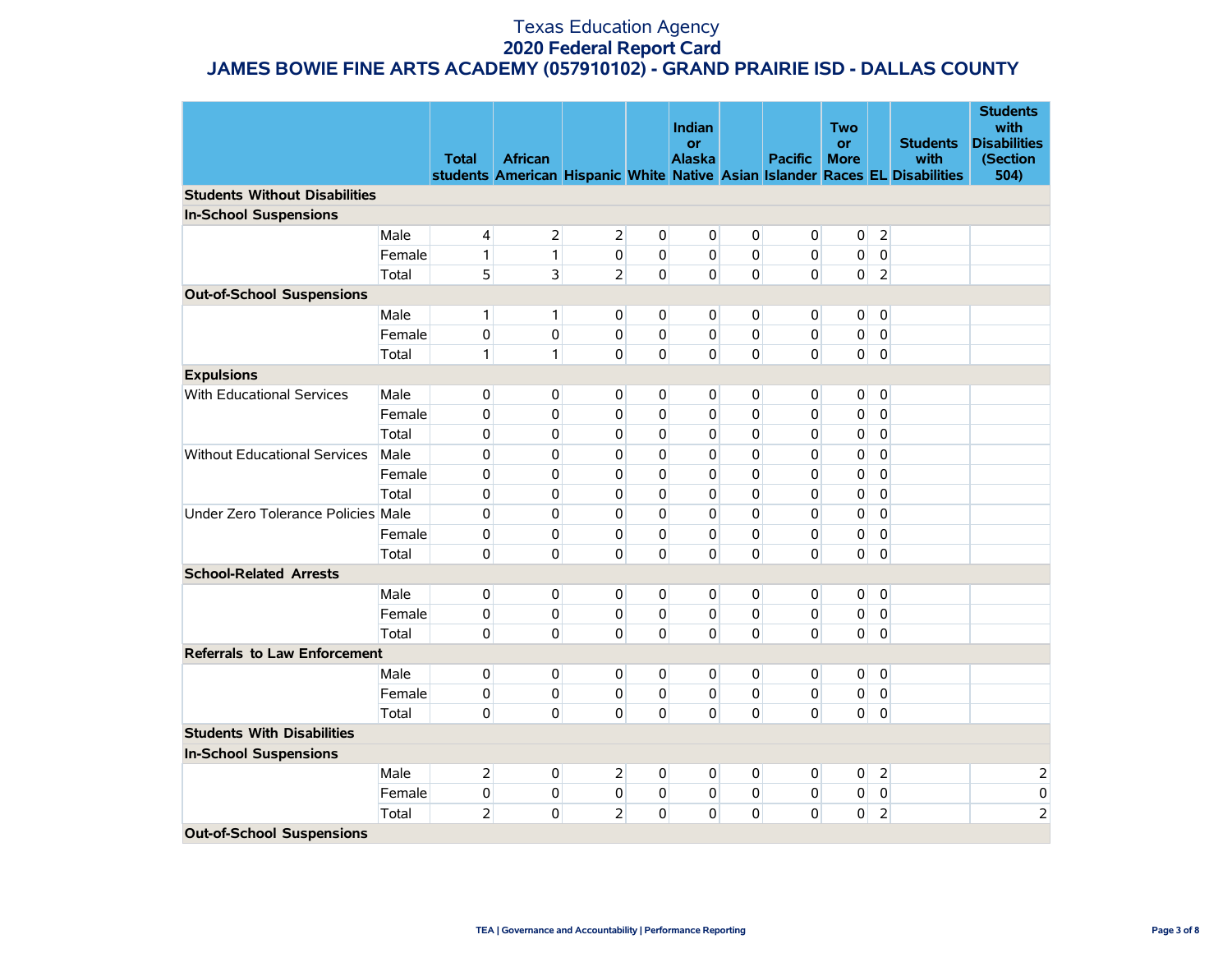|                                     |        | <b>Total</b> | <b>African</b> |          |                | Indian<br><b>or</b><br><b>Alaska</b> |                | <b>Pacific</b> | <b>Two</b><br><b>or</b><br><b>More</b> |             | <b>Students</b><br>with<br>students American Hispanic White Native Asian Islander Races EL Disabilities | <b>Students</b><br>with<br><b>Disabilities</b><br>(Section<br>504) |
|-------------------------------------|--------|--------------|----------------|----------|----------------|--------------------------------------|----------------|----------------|----------------------------------------|-------------|---------------------------------------------------------------------------------------------------------|--------------------------------------------------------------------|
|                                     | Male   | 0            | $\pmb{0}$      | 0        | $\overline{0}$ | 0                                    | $\overline{0}$ | $\mathbf 0$    | 0                                      | $\mathbf 0$ |                                                                                                         | 0                                                                  |
|                                     | Female | 0            | 0              | $\Omega$ | $\Omega$       | 0                                    | $\Omega$       | $\mathbf 0$    | 0                                      | $\mathbf 0$ |                                                                                                         | 0                                                                  |
|                                     | Total  | $\Omega$     | $\Omega$       | 0        | 0              | 0                                    | $\mathbf 0$    | $\Omega$       | $\Omega$                               | $\Omega$    |                                                                                                         | 0                                                                  |
| <b>Expulsions</b>                   |        |              |                |          |                |                                      |                |                |                                        |             |                                                                                                         |                                                                    |
| <b>With Educational Services</b>    | Male   | 0            | 0              | 0        | $\Omega$       | $\Omega$                             | $\Omega$       | $\Omega$       | 0                                      | $\mathbf 0$ |                                                                                                         | $\mathbf 0$                                                        |
|                                     | Female | 0            | 0              | 0        | $\mathbf{0}$   | 0                                    | $\Omega$       | 0              | 0                                      | $\mathbf 0$ |                                                                                                         | $\pmb{0}$                                                          |
|                                     | Total  | 0            | 0              | 0        | 0              | 0                                    | $\Omega$       | 0              | 0                                      | $\Omega$    |                                                                                                         | 0                                                                  |
| <b>Without Educational Services</b> | Male   | 0            | 0              | 0        | $\Omega$       | 0                                    | $\Omega$       | 0              | 0                                      | 0           |                                                                                                         | $\mathbf 0$                                                        |
|                                     | Female | 0            | 0              | 0        | $\Omega$       | 0                                    | $\Omega$       | 0              | 0                                      | $\mathbf 0$ |                                                                                                         | 0                                                                  |
|                                     | Total  | 0            | 0              | 0        | $\Omega$       | 0                                    | $\Omega$       | 0              | 0                                      | 0           |                                                                                                         | 0                                                                  |
| Under Zero Tolerance Policies Male  |        | 0            | 0              | 0        | $\Omega$       | 0                                    | $\Omega$       | 0              | 0                                      | $\mathbf 0$ |                                                                                                         | $\mathbf 0$                                                        |
|                                     | Female | 0            | 0              | 0        | $\Omega$       | $\mathbf 0$                          | $\Omega$       | 0              | 0                                      | $\Omega$    |                                                                                                         | $\mathbf 0$                                                        |
|                                     | Total  | 0            | 0              | 0        | 0              | 0                                    | $\Omega$       | 0              | 0                                      | $\mathbf 0$ |                                                                                                         | $\mathbf 0$                                                        |
| <b>School-Related Arrests</b>       |        |              |                |          |                |                                      |                |                |                                        |             |                                                                                                         |                                                                    |
|                                     | Male   | 0            | 0              | 0        | $\overline{0}$ | 0                                    | $\overline{0}$ | 0              | 0                                      | $\mathbf 0$ |                                                                                                         | 0                                                                  |
|                                     | Female | 0            | 0              | 0        | 0              | 0                                    | $\Omega$       | $\Omega$       | 0                                      | $\Omega$    |                                                                                                         | $\mathbf 0$                                                        |
|                                     | Total  | 0            | 0              | 0        | 0              | 0                                    | $\Omega$       | $\Omega$       | 0                                      | $\mathbf 0$ |                                                                                                         | $\mathbf 0$                                                        |
| <b>Referrals to Law Enforcement</b> |        |              |                |          |                |                                      |                |                |                                        |             |                                                                                                         |                                                                    |
|                                     | Male   | 0            | 0              | 0        | 0              | 0                                    | $\overline{0}$ | 0              | 0                                      | $\mathbf 0$ |                                                                                                         | 0                                                                  |
|                                     | Female | 0            | 0              | 0        | $\Omega$       | $\Omega$                             | $\mathbf 0$    | 0              | 0                                      | $\mathbf 0$ |                                                                                                         | $\pmb{0}$                                                          |
|                                     | Total  | 0            | 0              | 0        | $\mathbf 0$    | 0                                    | $\Omega$       | $\Omega$       | $\overline{0}$                         | $\mathbf 0$ |                                                                                                         | 0                                                                  |
| <b>All Students</b>                 |        |              |                |          |                |                                      |                |                |                                        |             |                                                                                                         |                                                                    |
| <b>Chronic Absenteeism</b>          |        |              |                |          |                |                                      |                |                |                                        |             |                                                                                                         |                                                                    |
|                                     | Male   | 36           | 7              | 22       | $\overline{7}$ | -8                                   | $-8$           | $-8$           | -8                                     | 8           | 10                                                                                                      | -8                                                                 |
|                                     | Female | 23           | 4              | 17       | $\overline{2}$ | -8                                   | -8             | -8             |                                        | $-8$ 10     | 3                                                                                                       | $-8$                                                               |
|                                     | Total  | 59           | 11             | 39       | 9              | -8                                   | $-8$           | $-8$           |                                        | $-8$ 18     | 13                                                                                                      | $-8$                                                               |

|                                                                          | Total |
|--------------------------------------------------------------------------|-------|
| Incidents of Violence                                                    |       |
| Incidents of rape or attempted rape                                      |       |
| Incidents of sexual assault (other than rape)                            |       |
| Incidents of robbery with a weapon                                       |       |
| Incidents of robbery with a firearm or explosive device                  |       |
| Incidents of robbery without a weapon                                    |       |
| Incidents of physical attack or fight with a weapon                      |       |
| Incidents of physical attack or fight with a firearm or explosive device |       |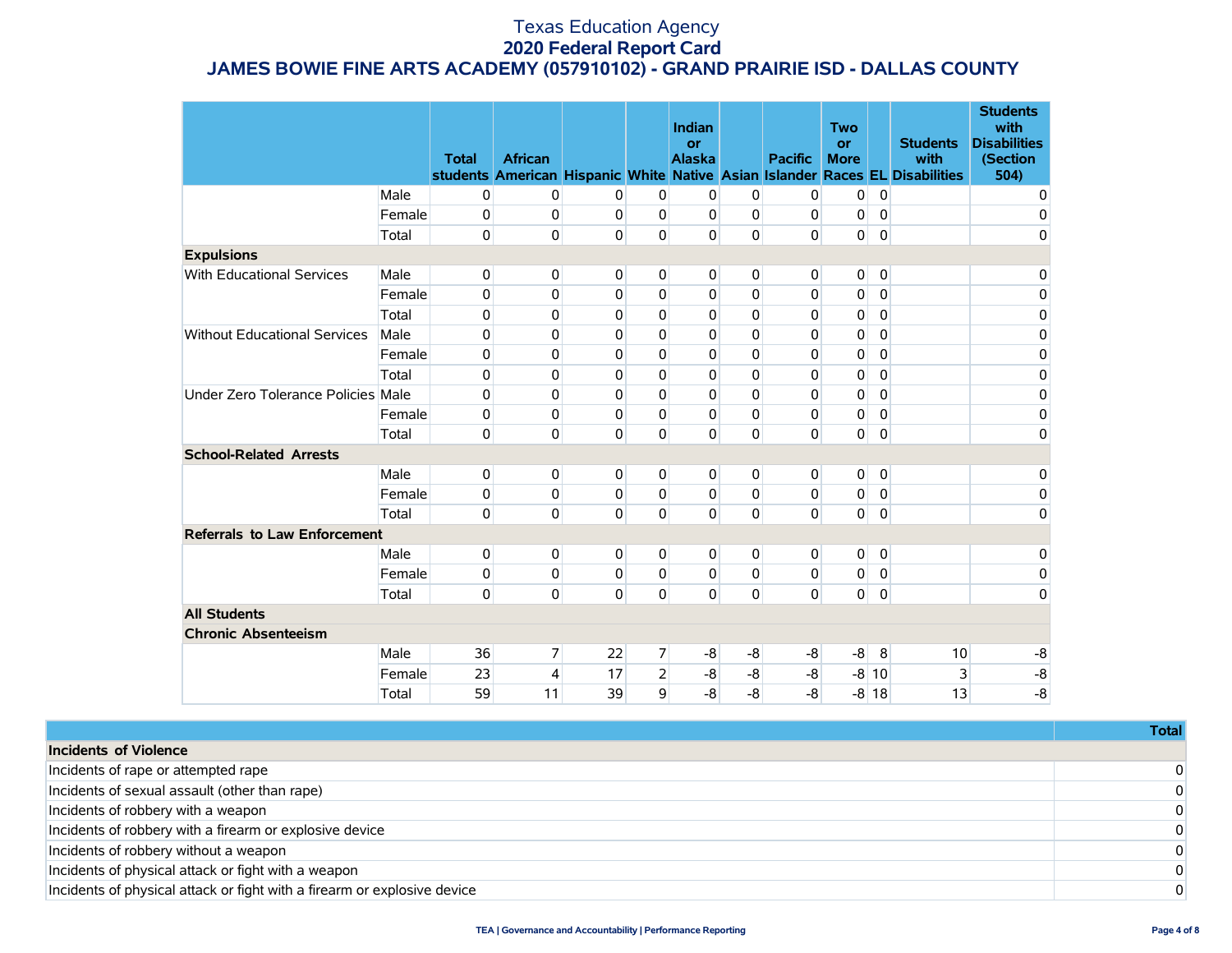|                                                                            | Totall         |
|----------------------------------------------------------------------------|----------------|
| Incidents of physical attack or fight without a weapon                     | $\overline{0}$ |
| Incidents of threats of physical attack with a weapon                      | $\Omega$       |
| Incidents of threats of physical attack with a firearm or explosive device | $\Omega$       |
| Incidents of threats of physical attack without a weapon                   | $\Omega$       |
| Incidents of possession of a firearm or explosive device                   | $\Omega$       |
| Allegations of Harassment or bullying                                      |                |
| On the basis of sex                                                        | $\Omega$       |
| On the basis of race                                                       | $\Omega$       |
| On the basis of disability                                                 | $\Omega$       |
| On the basis of sexual orientation                                         | $\Omega$       |
| On the basis of religion                                                   | $\Omega$       |

Part (viii)(II) This section provides information from the 2017-18 CRDC surveys, submitted by school districts to the Office for Civil Rights, on the number of students enrolled in preschool programs and accelerated coursework to earn postsecondary credit while still in high school.

|                                           |        | <b>Total</b> | <b>African</b> |    |      | <b>Indian</b><br>or<br><b>Alaska</b> |                | <b>Pacific</b> | <b>Two</b><br>or<br><b>More</b> |        | <b>Students</b><br>with<br>students American Hispanic White Native Asian Islander Races EL Disabilities |
|-------------------------------------------|--------|--------------|----------------|----|------|--------------------------------------|----------------|----------------|---------------------------------|--------|---------------------------------------------------------------------------------------------------------|
| <b>Preschool Programs</b>                 |        |              |                |    |      |                                      |                |                |                                 |        |                                                                                                         |
|                                           | Male   | 14           | $\overline{0}$ | 13 | 1    | 0                                    | 0              | 0              |                                 | $0$ 14 | 0                                                                                                       |
|                                           | Female | 8            | 0              | 8  | 0    | 0                                    | 0              | 0              | $\overline{0}$                  | 8      | 0                                                                                                       |
|                                           | Total  | 22           | $\overline{0}$ | 21 | 1    | 0                                    | $\overline{0}$ | 0              |                                 | $0$ 22 | 0                                                                                                       |
| <b>Accelerated Coursework</b>             |        |              |                |    |      |                                      |                |                |                                 |        |                                                                                                         |
| <b>Advanced Placement Courses</b>         | Male   | -9           | $-9$           | -9 | $-9$ | -9                                   | -9             | -9             | $-9$                            | -9     | -9                                                                                                      |
|                                           | Female | -9           | -9             | -9 | -9   | -9                                   | -9             | -9             | $-9$                            | -9     | -9                                                                                                      |
|                                           | Total  | -9           | $-9$           | -9 | -9   | -9                                   | -9             | -9             | $-9$                            | -9     | -9                                                                                                      |
| International Baccalaureate Courses       | Male   | -9           | -9             | -9 | -9   | -9                                   | -9             | -9             | $-9$                            | -9     | -9                                                                                                      |
|                                           | Female | -9           | -9             | -9 | -9   | -9                                   | -9             | -9             | $-9$                            | -9     | -9                                                                                                      |
|                                           | Total  | -9           | -9             | -9 | $-9$ | -9                                   | -9             | -9             | $-9$                            | -9     | -9                                                                                                      |
| Dual Enrollment/Dual Credit Programs Male |        | -9           | -9             | -9 | $-9$ | -9                                   | -9             | -9             | $-9$                            | -9     | -9                                                                                                      |
|                                           | Female | -9           | -9             | -9 | -9   | -9                                   | -9             | -9             | $-9$                            | -9     | -9                                                                                                      |
|                                           | Total  | -9           | -9             | -9 | -9   | -9                                   | -9             | -9             | -9                              | -9     | -9                                                                                                      |

- Indicates there are no data available in the group.

-3 Indicates skip logic failure.

- -8 Indicates EDFacts missing data.
- -9 Indicates not applicable / skipped.

-11 Indicates suppressed data.

Blank cell indicates the student group is not applicable to this report.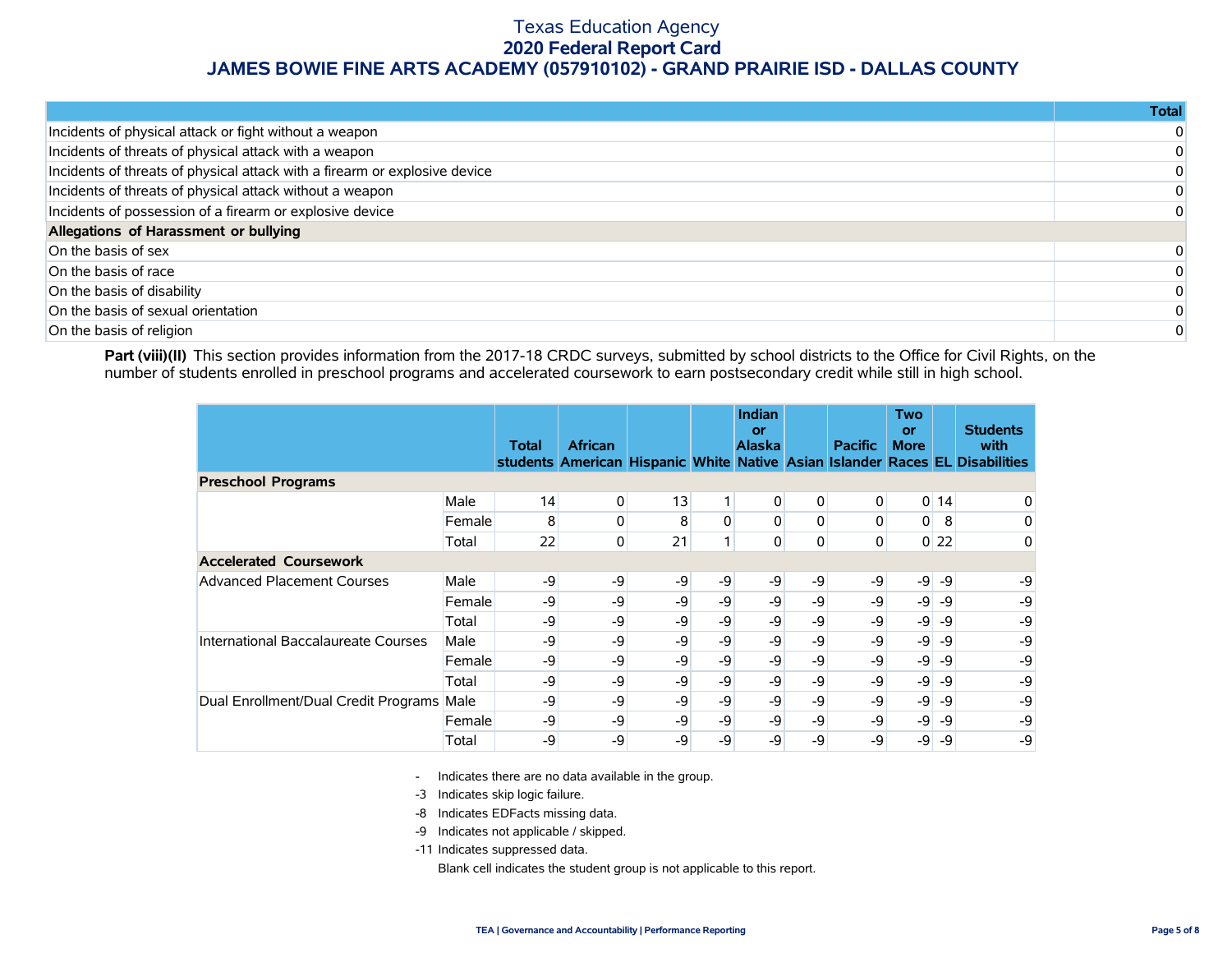### **Part (ix): Teacher Quality Data**

This section provides information on the professional qualifications of teachers, including information disaggregated by high- and low-poverty schools on the number and percentage of (I) inexperienced teacher, principals, and other school leaders; (II) teachers teaching with emergency or provisional credentials; and (III) teachers who are not teaching in the subject or field for which the teacher is certified or licensed.

| <b>High Poverty School</b>                                                                             |                       |       |  |  |  |  |  |  |  |
|--------------------------------------------------------------------------------------------------------|-----------------------|-------|--|--|--|--|--|--|--|
|                                                                                                        | <b>All School</b>     |       |  |  |  |  |  |  |  |
|                                                                                                        | <b>Number Percent</b> |       |  |  |  |  |  |  |  |
| Inexperienced Teachers, Principals, and Other School Leaders                                           | 9.0                   | 20.7% |  |  |  |  |  |  |  |
| Teachers Teaching with Emergency or Provisional Credentials                                            | 1.0                   | 2.4%  |  |  |  |  |  |  |  |
| Teacher Who Are Not Teaching in the Subject or Field for Which<br>the Teacher is Certified or Licensed | 1.6                   | 3.9%  |  |  |  |  |  |  |  |

- Indicates there are no data available in the group.

Blank cell indicates there are no data available in the group.

### **Part (x): Per-pupil Expenditure**

This section provides information on the per-pupil expenditures of federal, state, and local funds, including actual personnel expenditures and actual non-personnel expenditures, disaggregated by source of funds, for each school district and campus for the 2019-20 fiscal year.

|                                                      | <b>State &amp; Local</b><br>and Federal | <b>State &amp; Local</b> |       |                                                                                        | Federal |     |                 |       |
|------------------------------------------------------|-----------------------------------------|--------------------------|-------|----------------------------------------------------------------------------------------|---------|-----|-----------------|-------|
|                                                      | <b>Enrollment</b>                       | Total(\$)                |       | <b>District</b><br>Site(\$) Allocation(\$) Total(\$) Site(\$) Allocation(\$) Total(\$) |         |     | <b>District</b> |       |
| Business/central/other support services              |                                         | 394                      |       | 394                                                                                    | 394     |     |                 | 0     |
| Food services                                        |                                         | 503                      |       |                                                                                        |         |     | 502             | 502   |
| Instruction                                          |                                         | 5,850                    | 5.224 | 150                                                                                    | 5,374   | 395 | 81              | 476   |
| Support services, general administration             |                                         | 37                       |       | 37                                                                                     | 37      |     |                 |       |
| Support services, instructional staff                |                                         | 534                      | 279   | 44                                                                                     | 323     | 133 | 78              | 211   |
| Support services, operation and maintenance of plant |                                         | 880                      |       | 880                                                                                    | 880     |     | 0               | 0     |
| Support services, pupils                             |                                         | 654                      | 571   | 9                                                                                      | 580     |     | 74              | 74    |
| Support services, school administration              |                                         | 496                      | 485   | $\Omega$                                                                               | 485     |     | 11              | 11    |
| Support services, student transportation             |                                         | 227                      |       | 215                                                                                    | 215     |     | 12 <sub>1</sub> | 12    |
| <b>Total</b>                                         | 581                                     | 9,575                    | 6.559 | 1.730                                                                                  | 8.289   | 528 | 758             | 1,286 |

Blank cell indicates there are no data available in the group.

Due to rounding, numbers may not add up precisely to the totals.

### **Part (xi): STAAR Alternate 2 Participation**

This section provides information on the number and percentage of students with the most significant cognitive disabilities who take STAAR Alternate 2, by grade and subject for the 2019-20 school year.

 *Due to the impact of COVID-19, the USDE waived reporting requirements in Section 1111(h)(1)(C)(xi) (number and percentage of students with the most significant cognitive disabilities taking an alternate assessment) for the 2019-20 school year.*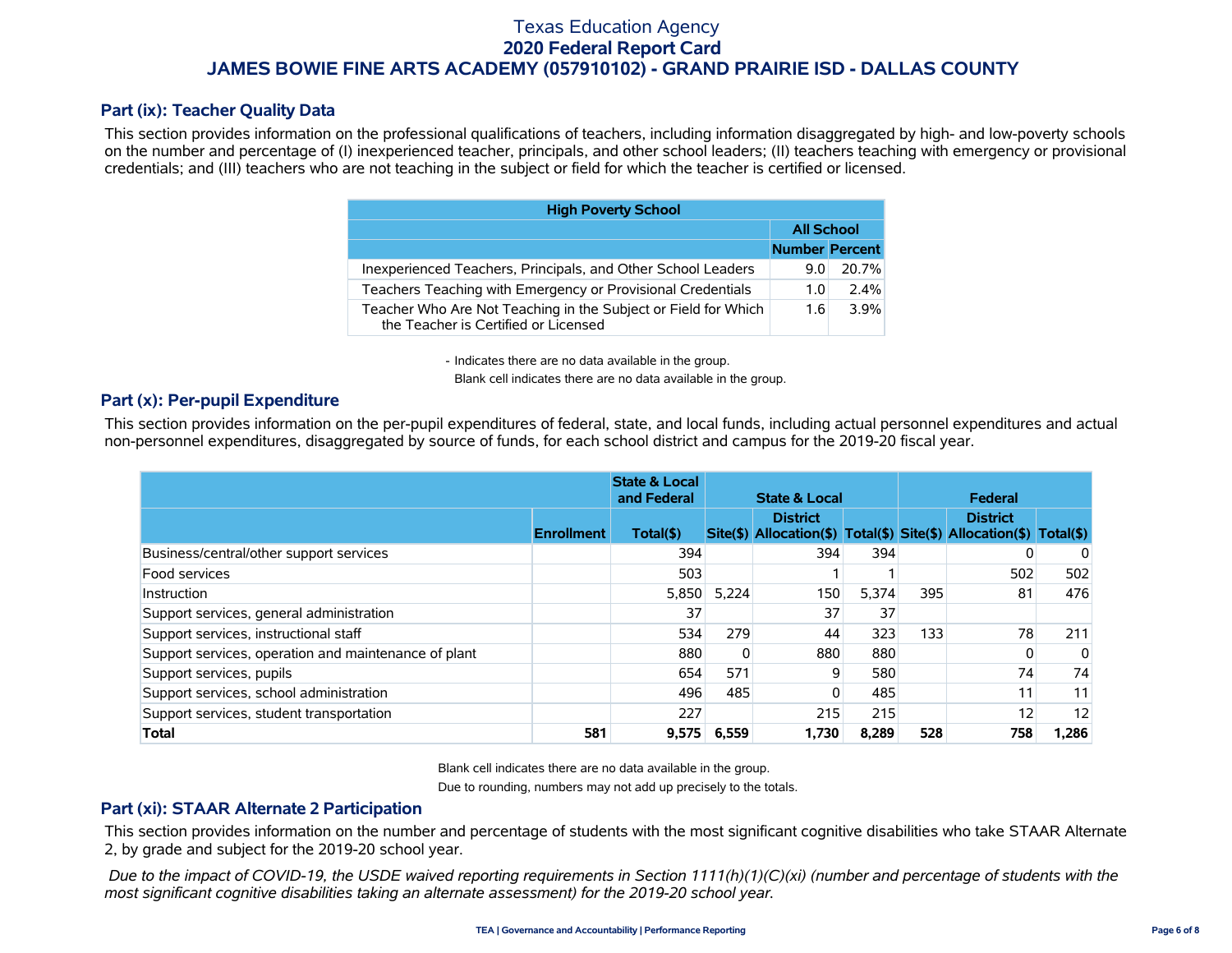### **Part (xii): Statewide National Assessment of Educational Progress (NAEP)**

This section provides results on the state academic assessments in reading and mathematics in grades 4 and 8 of the 2019 National Assessment of Educational Progress, compared to the national average of such results.

|       |                     | State Level: 2019 Percentages at NAEP Achievement Levels |        |                                   |                    |                                            |              |                                 |                            |                         |
|-------|---------------------|----------------------------------------------------------|--------|-----------------------------------|--------------------|--------------------------------------------|--------------|---------------------------------|----------------------------|-------------------------|
|       |                     |                                                          |        | %<br><b>Below</b><br><b>Basic</b> |                    | %<br>At or<br><b>Above</b><br><b>Basic</b> | <b>Above</b> | %<br>At or<br><b>Proficient</b> | %<br>At<br><b>Advanced</b> |                         |
| Grade | <b>Subject</b>      | <b>Student Group</b>                                     |        |                                   | <b>TX US TX US</b> |                                            | <b>TX</b>    | US.                             | <b>TX</b>                  | US                      |
|       | Grade 4 Reading     | Overall                                                  | 39     | 34                                | 61                 | 66                                         | 30           | 35                              | 7                          | 9                       |
|       |                     | <b>Black</b>                                             | 52     | 52                                | 48                 | 48                                         | 16           | 18                              | $\overline{2}$             | 3                       |
|       |                     | 48<br>Hispanic                                           |        | 45                                | 52                 | 55                                         | 21           | 23                              | 3                          | $\overline{\mathbf{4}}$ |
|       |                     | White<br>22                                              |        | 23                                | 78                 | 77                                         | 48           | 45                              | 12                         | 12                      |
|       |                     | American Indian                                          |        | 50                                | $\ast$             | 50                                         | $\ast$       | 19                              | $\ast$                     | 3                       |
|       |                     | Asian                                                    | 11     | 18                                | 89                 | 82                                         | 65           | 57                              | 25                         | 22                      |
|       |                     | Pacific Islander                                         | $\ast$ | 42                                | $\ast$             | 58                                         | $\ast$       | 25                              | $\ast$                     | 4                       |
|       |                     | Two or More Races                                        | 26     | 28                                | 74                 | 72                                         | 38           | 40                              | 6                          | 11                      |
|       |                     | <b>Econ Disadv</b>                                       | 50     | 47                                | 50                 | 53                                         | 19           | 21                              | 3                          | 3                       |
|       |                     | <b>Students with Disabilities</b>                        | 79     | 73                                | 21                 | 27                                         | 8            | 10                              | 1                          | $\overline{2}$          |
|       |                     | English Language Learners                                | 61     | 65                                | 39                 | 35                                         | 12           | 10                              | $\overline{2}$             | 1                       |
|       | Mathematics Overall |                                                          | 16     | 19                                | 84                 | 81                                         | 44           | 41                              | 9                          | 9                       |
|       |                     | <b>Black</b>                                             | 24     | 35                                | 76                 | 65                                         | 32           | 20                              | 3                          | $\overline{2}$          |
|       |                     | Hispanic                                                 | 19     | 27                                | 81                 | 73                                         | 35           | 28                              | $\overline{\mathbf{4}}$    | 3                       |
|       |                     | White                                                    | 8      | 11                                | 92                 | 89                                         | 59           | 52                              | 16                         | 12                      |
|       |                     | American Indian                                          | $\ast$ | 33                                | $\ast$             | 67                                         | $\ast$       | 24                              | $\ast$                     | $\overline{4}$          |
|       |                     | Asian                                                    | 4      | 7                                 | 96                 | 93                                         | 82           | 69                              | 45                         | 28                      |
|       |                     | Pacific Islander                                         | $\ast$ | 36                                | $\ast$             | 64                                         | $\ast$       | 28                              | $\ast$                     | 6                       |
|       |                     | Two or More Races                                        | 9      | 16                                | 91                 | 84                                         | 51           | 44                              | 9                          | 10                      |
|       |                     | Econ Disadv                                              | 21     | 29                                | 79                 | 71                                         | 32           | 26                              | 3                          | 3                       |
|       |                     | <b>Students with Disabilities</b>                        | 55     | 54                                | 45                 | 46                                         | 13           | 14                              | 1                          | $\overline{2}$          |
|       |                     | English Language Learners                                | 24     | 41                                | 76                 | 59                                         | 29           | 16                              | $\overline{2}$             | 1                       |
|       | Grade 8 Reading     | Overall                                                  | 33     | 27                                | 67                 | 73                                         | 25           | 34                              | $\overline{2}$             | 4                       |
|       |                     | <b>Black</b>                                             | 53     | 46                                | 47                 | 54                                         | 41           | 15                              | n/a                        | 1                       |
|       |                     | Hispanic                                                 | 38     | 37                                | 62                 | 63                                         | 19           | 22                              | 1                          | $\overline{2}$          |
|       |                     | White                                                    | 20     | 18                                | 80                 | 82                                         | 35           | 42                              | 3                          | 5                       |
|       |                     | American Indian                                          | *      | 41                                | $\ast$             | 59                                         | *            | 19                              | $\ast$                     | 1                       |
|       |                     | Asian                                                    | 8      | 13                                | 92                 | 87                                         | 59           | 57                              | 11                         | 13                      |
|       |                     | Pacific Islander                                         | $\ast$ | 37                                | $\ast$             | 63                                         | $\ast$       | 25                              | $\ast$                     | 2                       |
|       |                     | Two or More Races                                        | 26     | 24                                | 74                 | 76                                         | 25           | 37                              | 1                          | 5                       |
|       |                     | Econ Disadv                                              | 43     | 40                                | 57                 | 60                                         | 15           | 20                              | n/a                        | 1                       |